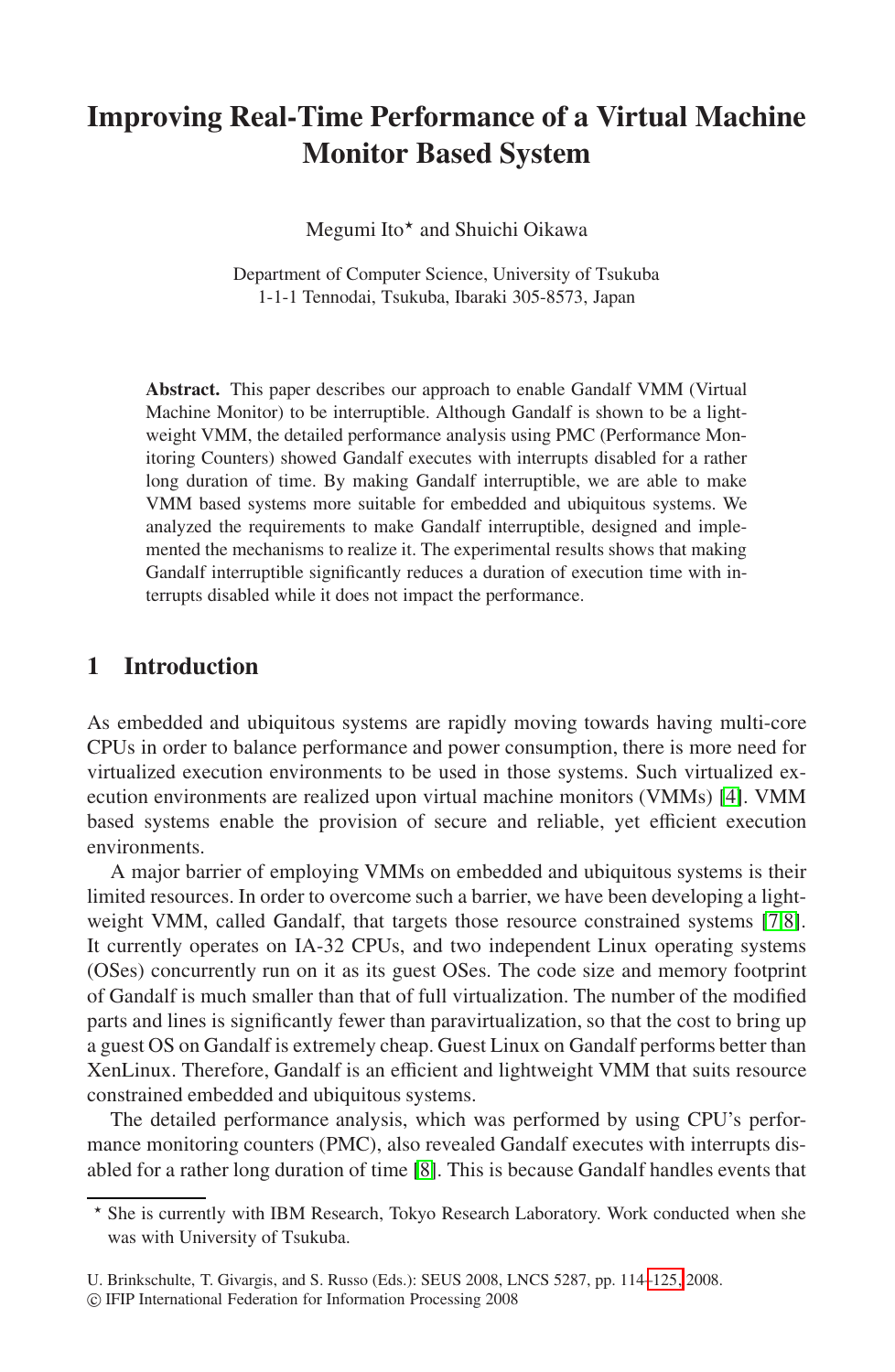are reported as faults, and such handling of faults is usually done with interrupts disabled. There paper describes our effort to improve Gandalf's real-time performance. We analyzed the requirements to make Gandalf interruptible, designed and implemented the mechanisms to realize it. The experimental results show that making Gandalf interruptible significantly reduces a duration of execution time with interrupts disabled while it does not impact the performance.

The rest of this paper is organized as follows. Section [2](#page-1-0) describes the overview of Gandalf VMM. In Section [3](#page-3-0) we describe how we made Gandalf interruptible. Section [4](#page-7-0) shows the performance of interruptible Gandalf and Section [5](#page-9-0) describes the related work. Finally, Section [6](#page-10-1) concludes the paper.

### <span id="page-1-0"></span>**2 Overview of Gandalf**

This section describes the overall architecture of Gandalf, a multi-core CPU oriented lightweight VMM. It targets the IA-32 architecture [\[6\]](#page-11-3) as a CPU and Linux as a guest OS. Fig. [1](#page-1-1) shows the structure of a Gandalf VMM based system. Gandalf is a



<span id="page-1-1"></span>**Fig. 1.** Structure of Gandalf based system

Type-I VMM, which executes directly upon a host physical machine and creates multiple virtual machines for guest OSes. The virtual machines are isolated from each other, so that a guest OS can execute independently on each virtual machine. Gandalf keeps the management of physical hardware resources as simple as possible in order to implement a lightweight VMM for embedded systems. Therefore, Gandalf tries to manage resource spatially rather than temporarily whenever possible. For example, Gandalf maps one physical CPU to one virtual CPU while many other VMMs multiplex multiple virtual CPUs on one physical CPU to be shared among multiple virtual machines. Gandalf's spatial resource management scheme enables a simpler and smaller implementation and then leads to a lightweight VMM, while the multiplexing model tends to impose higher overheads for the management of virtual CPUs and virtual machines. In this paper, we use the term VMM interchangeably to mean Gandalf if not otherwise specified.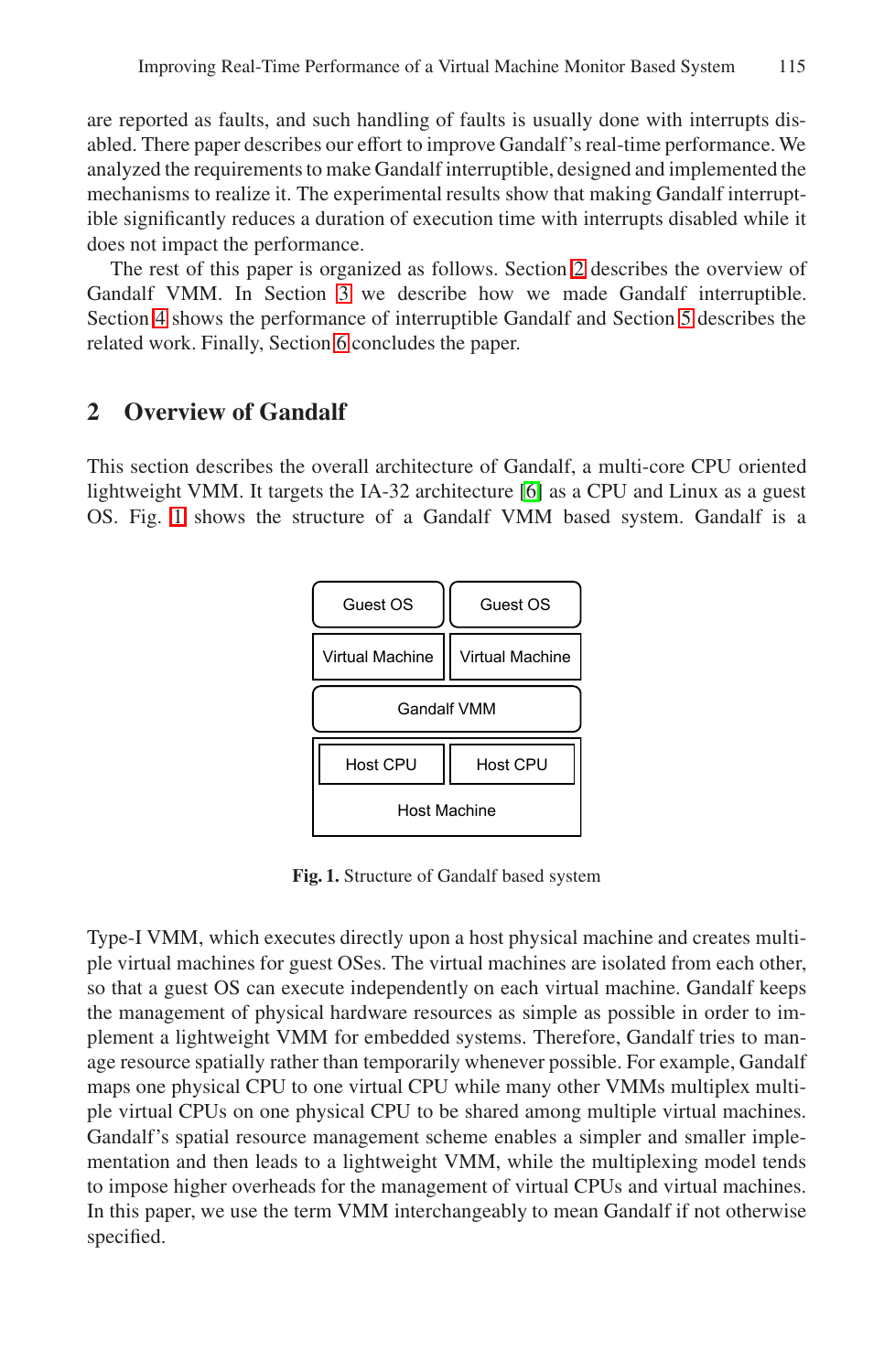

<span id="page-2-0"></span>**Fig. 2.** Privilege level usage

The IA-32 architecture provides 4 privilege levels (rings) from 0 to 3. A numerically less privilege level is more privileged; thus, Ring 0 is the most privileged. Some important instructions, which operate on the machine state, are called privileged instructions, and can be executed only in Ring 0. As the left part of Fig. [2](#page-2-0) shows, Linux normally executes its kernel in Ring 0 and its user processes in Ring 3. Thus, the kernel can manage CPUs using privileged instructions and can protect itself from user processes. A VMM needs to be executed in a more privileged (numerically less) level than Linux kernels because the VMM has to manage CPUs and Linux kernels. Therefore, as the right part of Fig. [2](#page-2-0) shows, we execute the VMM in Ring 0 and the Linux kernels in Ring 1, which is one level less privileged than the VMM. Because we moved the Linux kernels from Ring 0 to 1, their uses of privileged instructions cause general protection faults. The VMM handles those faults to emulate privileged instructions appropriately. The privileged instruction emulator of Gandalf handles faulted instructions. The emulator first reads the instruction words at a faulted address and decodes them to find out which instruction caused the fault. Decoding instructions is complicated especially for IA-32 because of variable length instruction words. A lightweight emulator requires a simpler instruction decoder. Thus, the emulator handles only the privileged instructions that the Linux kernels execute.

Native Linux kernels normally use all the physical memories in the system. However, when executing multiple Linux kernels on a VMM at the same time, they need to divide up the physical memory. We allocate the upper area of the physical address space for the VMM, divide the remaining area, and allocate a divided part for each Linux. The left most part of Fig. [3](#page-3-1) shows the physical memory map. Shadow paging is used to enforce Linux kernels to use only the allocated physical memories [\[8\]](#page-11-1). Shadow paging lets Linux kernels manage their own page tables (guest page tables) and separates them from the shadow page table that is referenced by a physical CPU. The VMM manages the shadow page table in order to keep its consistency with guest page tables and also to observe improper uses of physical memories. Concerning a virtual address space, there needs to be an area where a VMM resides. Linux kernels, however, normally use all the virtual address space, which overlaps the virtual memory area for the VMM. To avoid Linux kernels accessing the VMM, we exclude the virtual memory area for the VMM from the available virtual memory for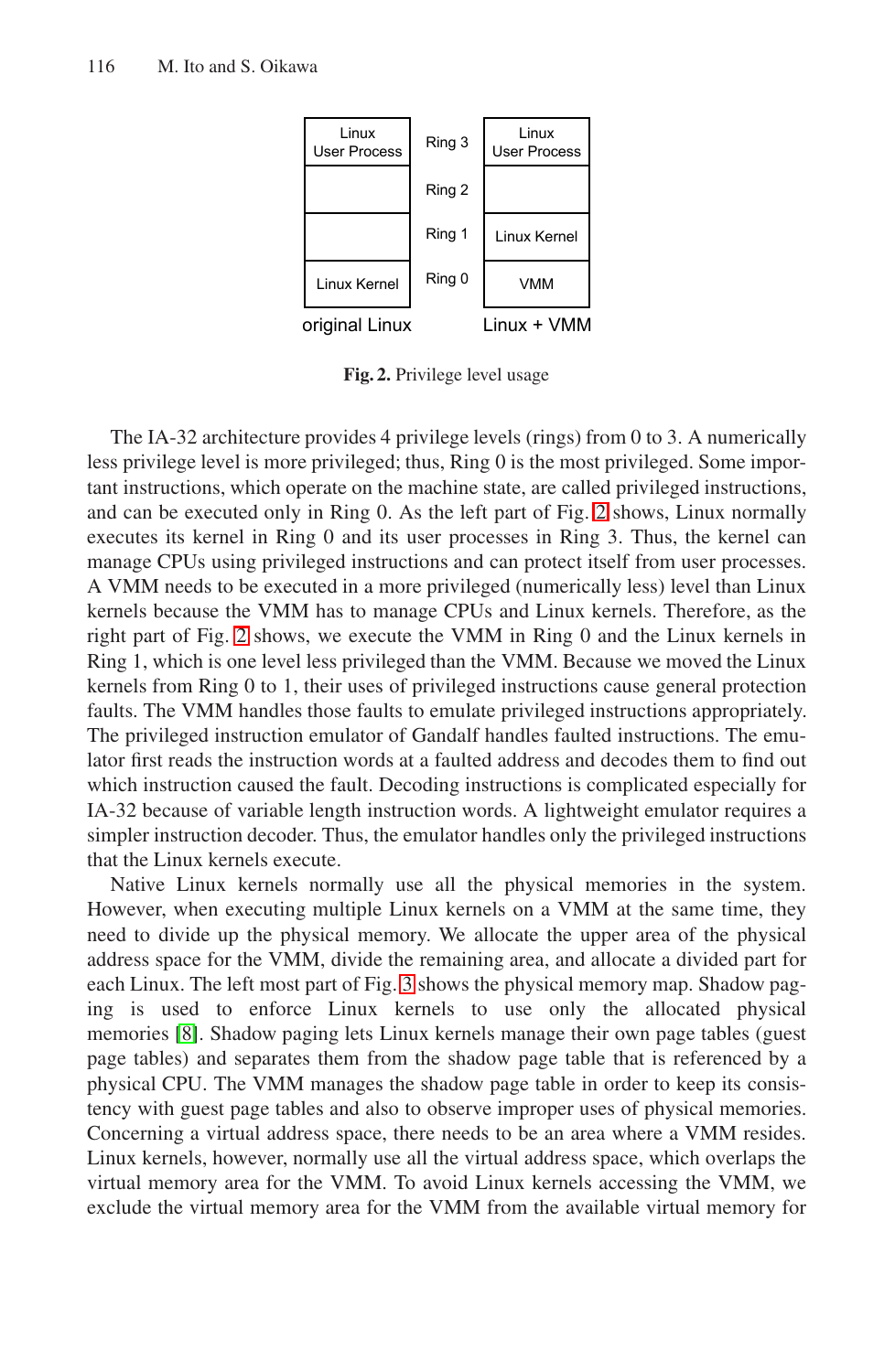

<span id="page-3-1"></span>**Fig. 3.** Memory map

Linux kernels by modifying the source code.<sup>[1](#page-3-2)</sup> We also use the segment mechanism to limit the accessible virtual memory space. For simplicity, we allocate the upper area of the virtual address space for the VMM.

#### <span id="page-3-0"></span>**3 Interruptible Gandalf**

We have shown that Gandalf is a lightweight VMM from intensive performance evaluations using CPU's performance monitoring counters (PMC) [\[8\]](#page-11-1). The evaluations using PMC also revealed Gandalf executes with interrupts disabled for a rather long duration of time. This is because Gandalf handles events that are reported as faults, such as general protection faults and page faults. A guest Linux's execution of a privileged instruction causes a general protection fault, and Gandalf handles the fault to emulate the instruction. When a page fault occurs, Gandalf handles the fault to maintain the shadow page table. It is natural for those faults to be handled with interrupts disabled because the causes of those faults are themselves indivisible.

Embedded systems require quick and timely responses to interrupts. An interrupt can be an event that processes have been waiting for; thus, in that case, it unblocks those processes. For example, a timer interrupt unblocks a process that has been sleeping for a certain time. Gandalf enables the quick and timely handling of an interrupt by a guest OS when it is not running. An interrupt invokes the guest Linux's corresponding interrupt handler directly without Gandalf's intervention. This is possible because Gandalf's spatial resource management scheme maps one physical CPU to one virtual CPU and it is guaranteed that all interrupts go to the same guest Linux.

If a lower priority process caused a fault and invoked a VMM before the timer interrupt occurred, however, the delivery and handling of the interrupt is delayed because the VMM executes with interrupts disabled. Such a delay of handling an interrupt causes the priority inversion problem. Therefore, it is important for a VMM to be interruptible, so that it can handle an interrupt that occurs even while the VMM are handling a fault.

<span id="page-3-2"></span><sup>&</sup>lt;sup>1</sup> Only one line of a modification is needed for this change.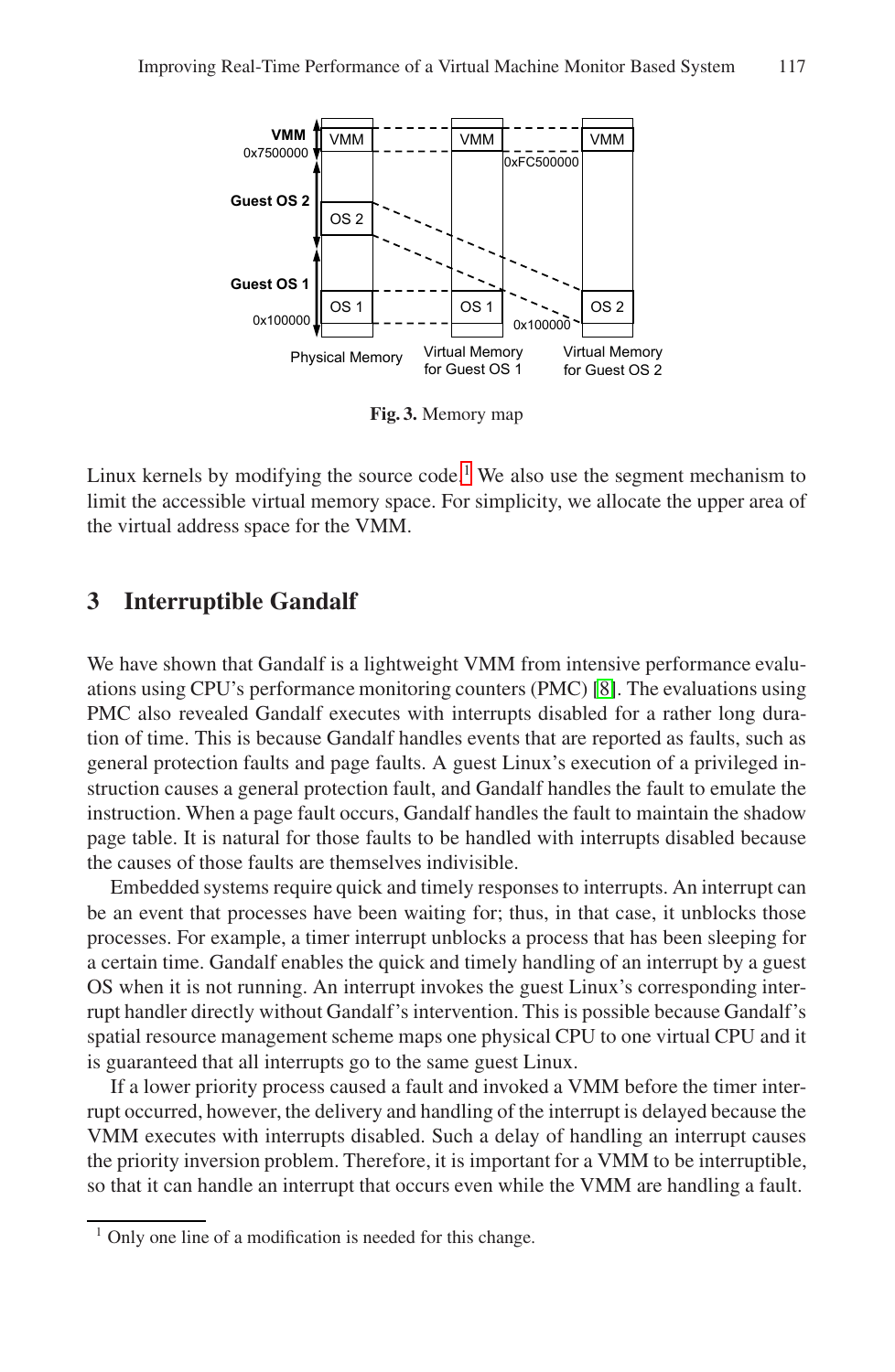

<span id="page-4-0"></span>**Fig. 4.** Example of an execution path to invoke Linux's interrupt handler in order to respond to an interrupt that occurred when Gandalf is running

We successfully made Gandalf interruptible and reduced a duration where Gandalf executes with interrupts disabled. The rest of this section describes in detail the design and implementation of interruptible Gandalf.

### **3.1 Rationale**

We first investigate the mechanisms to make Gandalf interruptible. Supposing Gandalf is interruptible, Fig. [4](#page-4-0) depicts an example execution path that Gandalf responds to an interrupt, which occurred when Gandalf is handling a page fault of a user process. When Linux's user process causes a page fault, Gandalf's page fault handler is invoked. An interrupt occurs while the page fault handler is still running. Since the corresponding interrupt handler is in the Linux kernel and a CPU does not allow a handler in a lower privilege ring to be invoked, an attempt to invoke the handler in Ring 1, which is for the Linux kernel, causes a general protection fault. Gandalf's general protection fault handler finds that the interrupt caused the fault; thus, it manually invokes the Linux's corresponding interrupt handler. When Linux finishes the interrupt handling, it executes the IRET instruction to return from the handler. Such an execution of IRET again causes a general protection fault because IRET cannot be used to return to the higher privilege ring. Gandalf's general protection fault handler takes this chance to resume the execution of the page fault handler.

This example suggests that, in order to handle interrupts occurred during Gandalf's execution, Gandalf needs to support the nest of traps because the appropriate handling of general protection faults is required during the original trap handling. Specifically, interruptible Gandalf needs to be able to invoke Linux's interrupt handler during Gandalf's execution and to have the handler return to Gandalf to resume its execution. In this scheme, during the execution of Linux's kernel or user process, an interrupt still can directly invoke Linux's interrupt handler without Gandalf's intervention. Since the execution is in the Linux for the most of time, it is advantageous to keep the lightweight interrupt handling implemented in Gandalf.

#### **3.2 Invoking Linux's Interrupt Handler**

If an interrupt occurs during the execution of Gandalf with interrupts enabled, the invocation of Linux's interrupt handler causes a general protection fault because of the IA-32's protection architecture as described above. Gandalf's general protection fault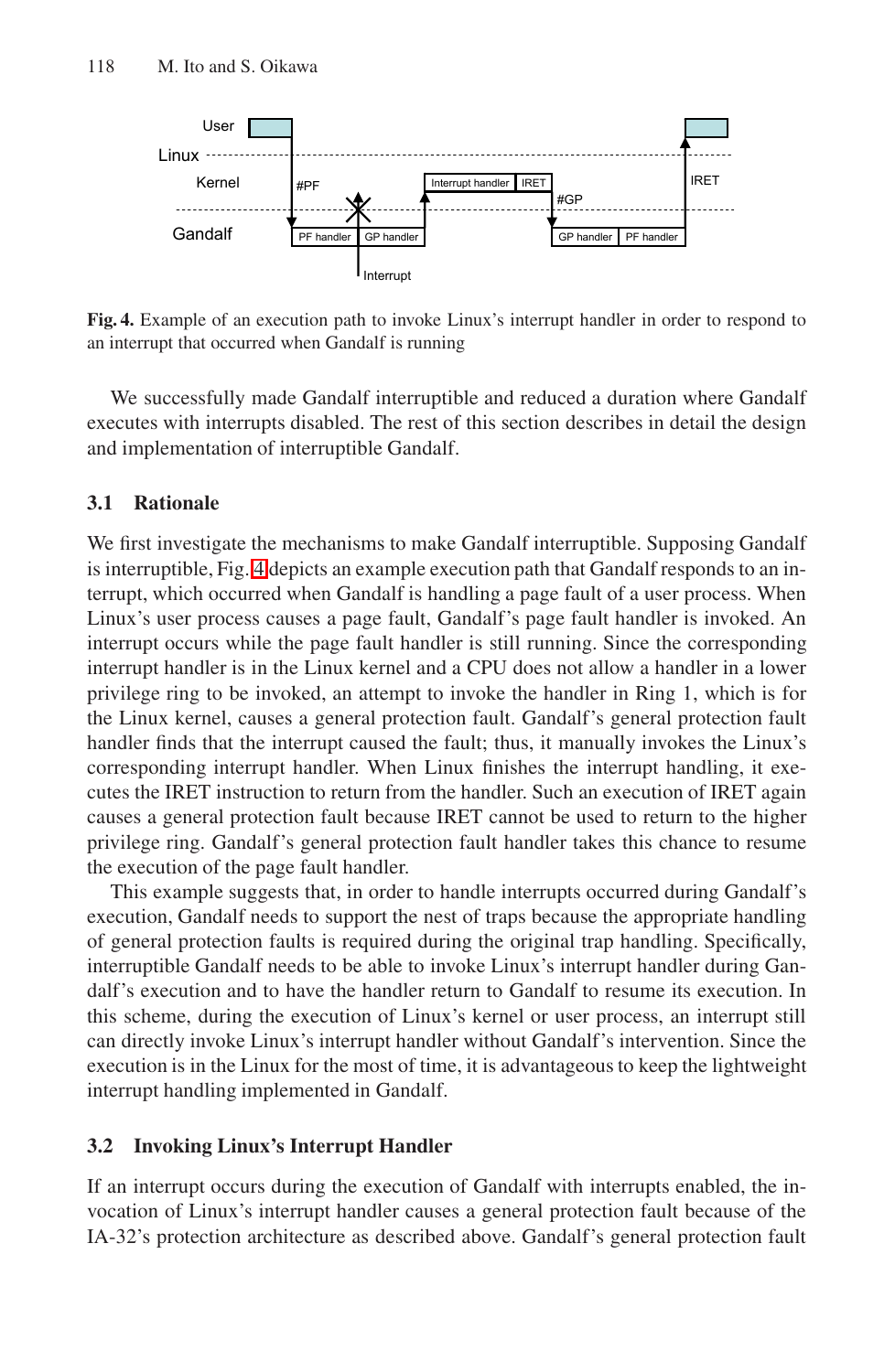

<span id="page-5-0"></span>**Fig. 5.** Manipulation of Gandalf and the Linux kernel stacks for the preparation to invoke Linux's interrupt handler from Gandalf

handler is invoked by two reasons, Linux's execution of privileged instructions and interrupts; thus, it has to be able to differentiate between them and to identify the exact cause of the fault. The handler can distinguish interrupts from the execution of privileged instructions by looking at the error code of a fault. A general protection fault pushed an error code onto the VMM stack, and its value is different for each reason. If it finds the fault was caused by an interrupt, it reads the ISR (In-Service Register) in APIC (Advanced Programmable Interrupt Controller) to obtain the interrupt number; therefore, all information needed to invoke Linux's interrupt handler can be obtained.

Once Gandalf's general protection fault handler obtains the necessary information to invoke Linux's interrupt handler, Gandalf sets up the stacks of Gandalf and the Linux kernel to prepare for the invocation. Both of the stacks need to be manipulated because they carry different information. The preparation takes the following three steps. First, Gandalf saves the current context by copying the current stack frame on the Gandalf stack to the old context save area, which was allocated in advance at the boot time (Fig. [5](#page-5-0) (1) save). It also need to save some additional bytes above the current frame because they are corrupted by the third step, which will be described below. Only one save area is needed because the following interrupts are handled directly in Linux and can avoid general protection faults. Second, Gandalf pushes the interrupted context information onto the Linux kernel stack and creates the structure as if the interrupt directly invoked the Linux's interrupt handler (Fig. [5](#page-5-0) (2) copy). The pushed data is used to return to Gandalf after Linux's interrupt handler finished handling the interrupt. The next section describes the returning to Gandalf in detail. Finally, Gandalf sets up the stack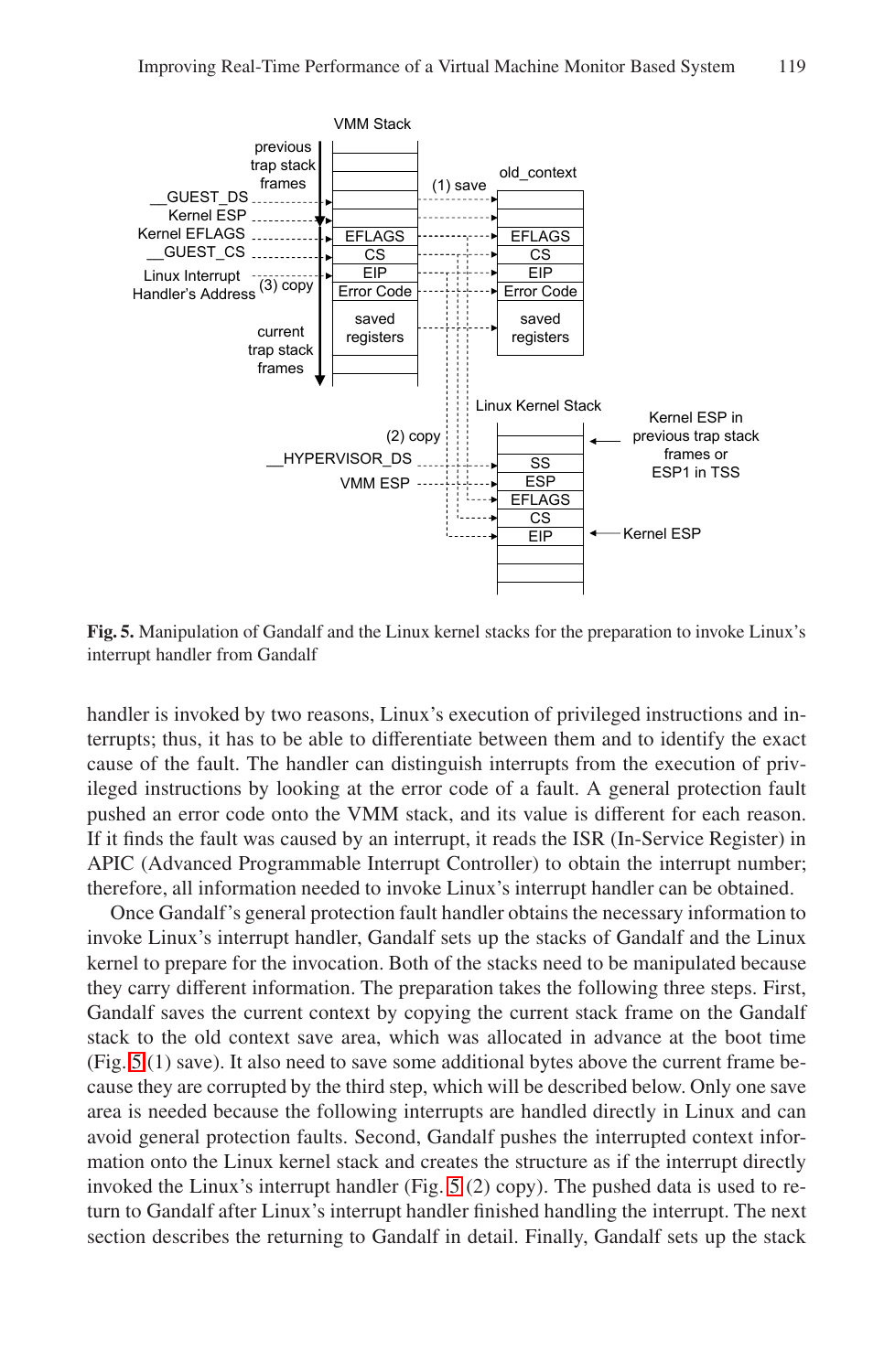

<span id="page-6-0"></span>**Fig. 6.** Stack usage when return to Gandalf

frame on the Gandalf stack so that it can upcall Linux's handler using the IRET instruction (Fig. [5](#page-5-0) (3) copy). IRET restores the data, such as the instruction pointer (EIP), the stack pointer (ESP), and the text and data segment selectors (CS, DS), which were pushed onto the Gandalf stack by the third step, and then the execution starts from the address specified by EIP at the privilege specified by CS. Since the current implementation pushes the DS and ESP values onto the previous trap stack frame and corrupts 8 bytes, they are also saved in the first step described above.

#### **3.3 Returning to Gandalf**

After Linux's interrupt handler finished handling an interrupt, Linux executes the IRET instruction to resume the interrupted execution. When Gandalf invokes Linux's interrupt handler as described above, the execution of IRET with the stack frame created by Gandalf causes a general protection fault. The CS in the stack frame to be used by IRET points to Gandalf's text segment, of which privilege is higher than Linux's segment. Since IRET does not allow the execution to return to the higher privilege, Gandalf receives a general protection fault handler and finds that Linux's interrupt handler finished its execution.

When Gandalf's general protection fault handler finds that the cause of a fault is Linux's execution of IRET and also that there is valid information saved in the old context save area, it determines that is needs to resume the interrupted execution. The information to be restored was saved at the first step to invoke Linux's interrupt handler (Fig. [5](#page-5-0) (1) save). Gandalf restores the interrupted context by copying data from the old context save area back to the Gandalf stack (Fig. [6\)](#page-6-0) and makes the stack the same as the point when interrupt just occurred. Gandalf then executes IRET to return to the interrupted point and resume the execution.

#### <span id="page-6-1"></span>**3.4 Implementation**

We implemented the mechanisms to make Gandalf interruptible described in the previous sections, and enabled interrupts at the following sections in Gandalf: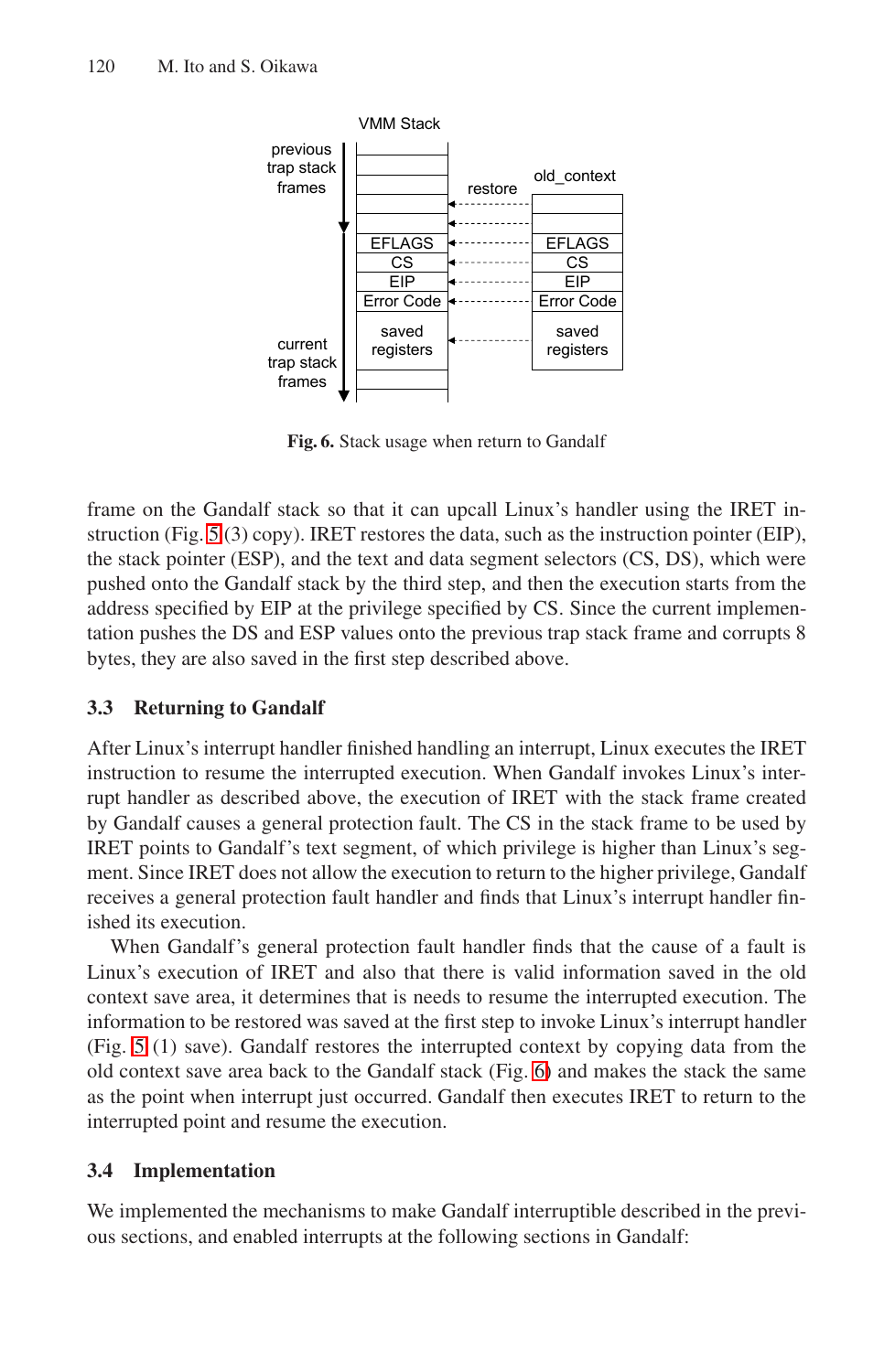- **–** handle set pte() hypercall,
- **–** flush shadow pgd() hypercall,
- **–** a part of the page fault handler where the shadow page table is updated,
- **–** INVLPG emulator in the general protection handler.

These sections manipulate shadow page tables and the number of executing instructions are large; thus, making these sections interruptible are considered to be effective in order to decrease the total number of interrupt masked cycles in Gandalf.

#### <span id="page-7-0"></span>**4 Performance**

We experimented with a single guest OS to evaluate the costs to make Gandalf interruptible and its improvement in the total number of interrupt masked cycles in Gandalf. We used the Dell Precision 490 equipped with the Intel Xeon 5130 2.0 GHz processor. We used Linux 2.6.18 with few changes required for the guest OS to run on Gandalf VMM. We employed PMC (Performance Monitoring Counter) to measure the total number of interrupt masked cycles. The experiment to measure the interrupt latency was also performed. We performed the same experiments with the native Linux 2.6.18 and paravir-tualized XenLinux<sup>[2](#page-7-1)</sup> on Xen 3.1 [\[1\]](#page-10-2), and compared their results with those of Gandalf.

#### **4.1 Evaluation with LMbench Microbenchmark**

First, we show the results from the LMbench benchmark programs [\[11\]](#page-11-4) in Fig. [7.](#page-8-0) The LMbench consists of a number of benchmark programs that measure the basic operation costs of an OS. We chose three programs, pipe latency, process fork-and-exit and process fork-and-exec, to make the baseline of the performance. From the results, we can compare the performance of interruptible Gandalf with the non-interruptible version of Gandalf, the original Linux, and Xen.

The results show that Linux on Gandalf performs slightly slower than the original Linux for those benchmark programs, but much faster than Xen. Although Xen applies paravirtualization to XenLinux for better performance, Gandalf outperforms Xen by its simple and lightweight design and implementation.

The differences between the interruptible and non-interruptible versions of Gandalf are negligible. Interruptible Gandalf slows down only 5% at most for process fork-and-exit, but it performs almost the same (less than 1%) for the rest of the benchmark programs.

#### **4.2 Interrupt Masked Cycles**

We further analyze the differences between the interruptible and non-interruptible versions of Gandalf by using PMC (Performance Monitoring Counter) provided by the target CPU. PMC counts the number of occurrences of the selected events. PMC can also be configured to count an event that occurred only when the execution is in Ring 0.

<span id="page-7-1"></span><sup>&</sup>lt;sup>2</sup> This version of XenLinux is also based on Linux 2.6.18. Therefore, we used the same version 2.6.18 of the original Linux, XenLinux, and Linux on Gandalf for fair comparisons.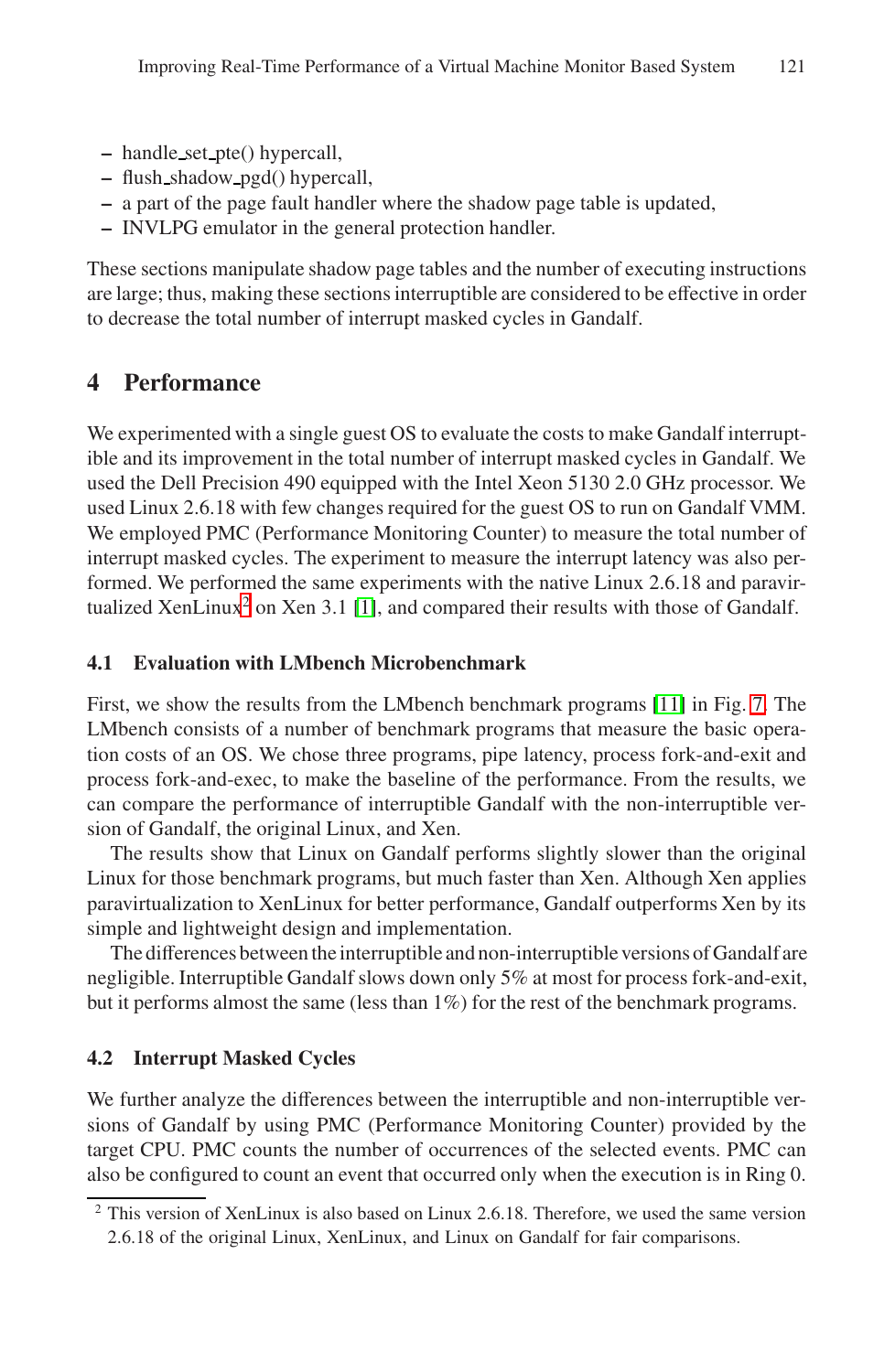

**Fig. 7.** Basic performance evaluation performed by using the LMbench benchmark programs

<span id="page-8-0"></span>By this feature, we can see what portion of the number of events occurred in a VMM, which executes in Ring 0. There are many kinds of events PMC can count, such as L1 and L2 cache misses, TLB misses, and so on. We used PMC to investigate why Gandalf outperforms Xen and found that the memory footprint is the major source of overheads in Xen [\[8\]](#page-11-1).

This paper focuses on the CYCLES INT MASKED event, by which PMC counts the cycles when interrupts are disabled (masked). We used the three programs that are not from the LMbench benchmark but function the same as them. Fig. [8](#page-9-1) shows the results of the measurements that were performed on the both versions of Gandalf and the original Linux. For the both versions of Gandalf, the measurements were performed to count events occurred in all protection rings and only in Ring 0. The events in Ring 0 means that they occurred during the execution of Gandalf only.

The results show that the interrupt masked cycles are significantly reduced on interruptible Gandalf for the process fork-and-exit and process fork-and-exec programs. The results from the pipe latency program are almost the same. As described in Section [3.4,](#page-6-1) Gandalf currently enables interrupts only during certain sections, which are considered large enough, so that the costs of upcalling Linux's interrupt handler pays. Those sections are mostly related to the manipulation of shadow page tables. The process forkand-exit and process fork-and-exec programs exercises those sections that are made interruptible. Therefore, we see the significant difference. On the other hand, the execution of the pipe latency program does not involve the manipulation of shadow page tables; thus, we do not see any improvement.

#### **4.3 Interrupt Latency**

Finally, we show the measurement results of the interrupt latency on the both versions of Gandalf, the original Linux, and Xen, in Fig. [1.](#page-9-2) We measured the latency from the time the interrupt handler in the Linux kernel starts to handle the interrupt until the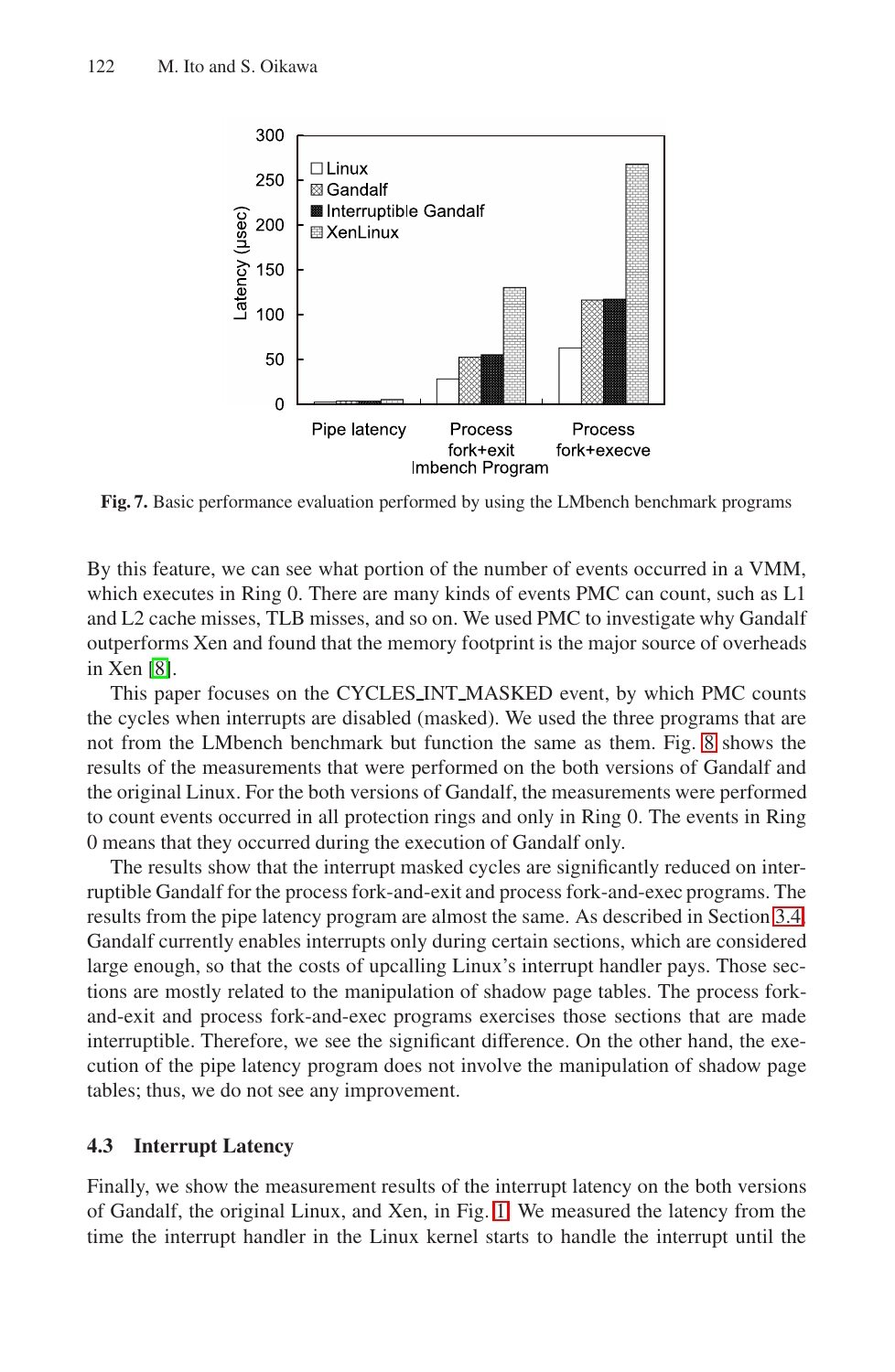

<span id="page-9-1"></span>**Fig. 8.** Comparison of CYCLES INT MASKED counts

**Table 1.** Results of interrupt latency

<span id="page-9-2"></span>

|                      |       |       | Native Linux Gandalf Interruptible Gandalf Xen |       |
|----------------------|-------|-------|------------------------------------------------|-------|
| TSC counts           | 21868 | 22908 | 22977                                          | 23902 |
| latency $(\mu \sec)$ | 10.96 | 11.48 | 11.52                                          | 11.98 |

time the process waiting for the interrupt resumes its work, using the RTC (Real-Time Clock) device.

Comparing with the native Linux, interruptible Gandalf is 5.1% slower while the non-interruptible version of Gandalf is 4.8% slower. The differences between the interruptible and non-interruptible versions of Gandalf are very small and negligible. Although Gandalf is slower than the native Linux, it can respond to the interrupt faster than Xen.

The evaluation results described in Section [4](#page-7-0) have shown that the effort of making Gandalf interruptible significantly reduced the sections where interrupts are disabled while it does not impact the performance. We, however, need to investigate where we can further reduce the sections where interrupts are still disabled.

### <span id="page-9-0"></span>**5 Related Work**

There have been lots of efforts to make OS kernels preemptive in order to improve the real-timeliness of systems. Preemptive kernels can dispatch a higher priority process, which was made runnable by an event, such as an interrupt or a message, while another process is executing in the kernel. Non-preemptive kernels allow another process to be dispatched only at the certain point where the current process finished its execution in the kernel and is returning to the user level. There are mainly two approaches to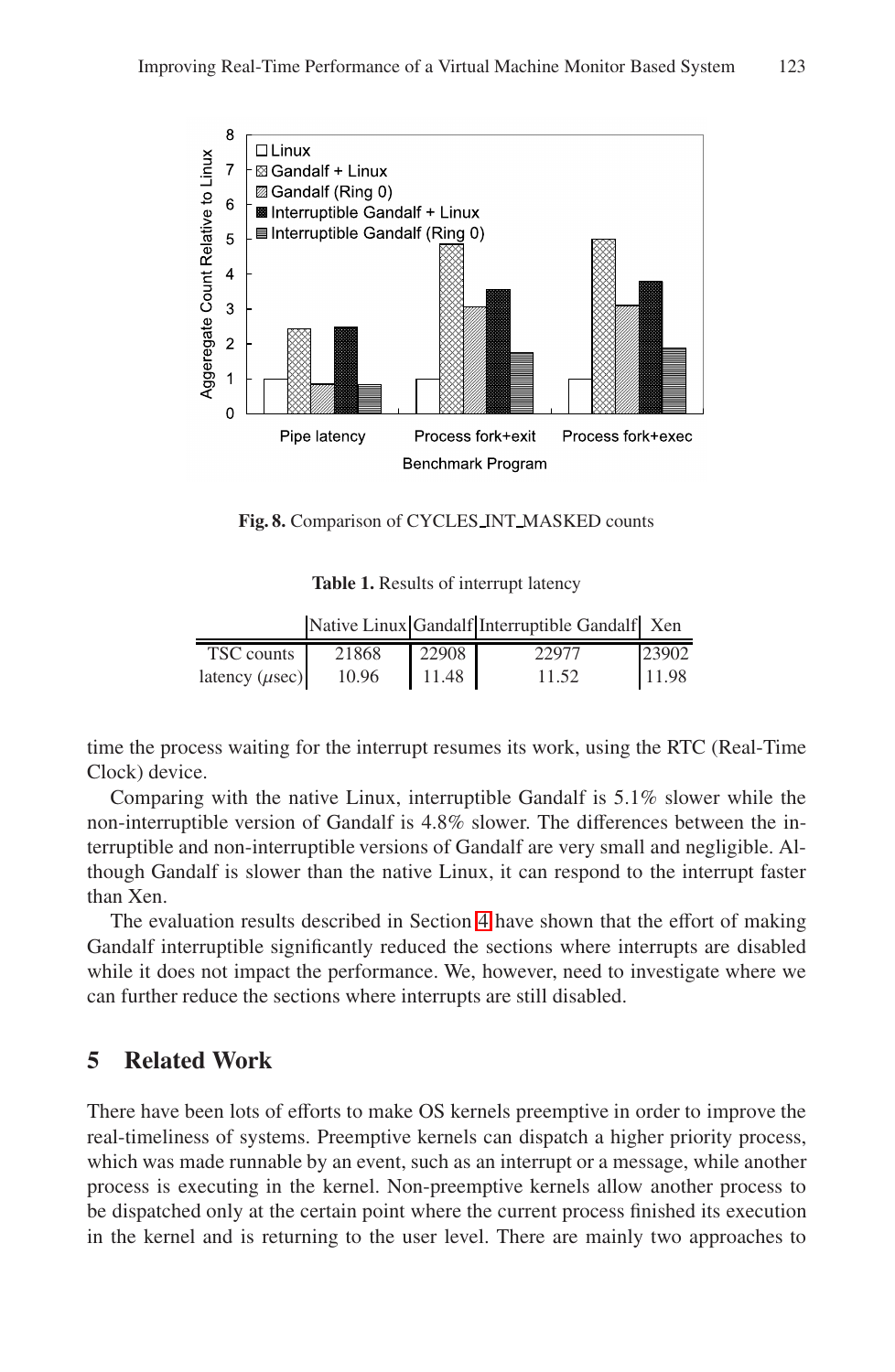make kernels preemptive. One is to place multiple preemption points where the current process can be safely preempted. The DEC ULTRIX [\[2\]](#page-10-3), Sun OS 5.0 [\[9\]](#page-11-5), and Linux 2.6's CONFIG PREEMPT option took this approach. The other approach is to handle interrupts in the context of kernel threads and to make such interrupt handling threads schedulable. Sun Solaris [\[10\]](#page-11-6) took this approach, and there is an effort to incorporate such changes in Linux [\[13\]](#page-11-7). This approach, however, requires the significant changes to the kernel software architecture and thus quite a number of modifications in the kernel source code. L4 [\[5\]](#page-10-4) is a microkernel that convert interrupts into IPC messages, and then threads handle the messages at the user level. L4 microkernel itself is, however, not preemptive. REAL/IX [\[3\]](#page-10-5) comes between the two approaches.

Our work is somewhat similar to the above efforts to make OS kernels preemptive, supposing an OS kernel is a VMM and a user process is a guest OS. Our work is, however, inherently different since the major components of a VMM are the handlers of exceptions and faults, of which causes are themselves indivisible. We incorporated the first approach, placing preemption points, to make our VMM interruptible. Although the approach itself is not new, the architecture of the target software system is completely different; thus, this work is a step to make VMMs more suitable for embedded systems.

# <span id="page-10-1"></span>**6 Conclusion**

We described our approach to enable Gandalf VMM to be interruptible. Although Gandalf was shown to be a lightweight VMM, the detailed performance analysis using PMC showed that Gandalf executes with interrupts disabled for a rather long duration of time. By making Gandalf interruptible, we are able to make VMM based systems more suitable for embedded and ubiquitous systems. We analyzed the requirements to make Gandalf interruptible, designed and implemented the mechanisms to realize it. The experimental results showed that making Gandalf interruptible significantly reduced a duration of execution time with interrupts disabled while it did not impact the performance. We will further investigate where we can reduce the sections where interrupts are currently disabled.

# <span id="page-10-2"></span>**References**

- 1. Barham, P., Dragovic, B., Fraser, K., Hand, S., Harris, T., Ho, A., Neugebauer, R., Pratt, I., Warfield, A.: Xen and the Art of Virtualization. In: Proceedings of the 19th ACM Symposium on Operating System Principles, October 2003, pp. 164–177 (2003)
- <span id="page-10-3"></span>2. Fisher, T.: Real-Time Scheduling Support in Ultrix-4.2 for Multimedia Communication. In: Rangan, P.V. (ed.) NOSSDAV 1992. LNCS, vol. 712, pp. 321–327. Springer, Heidelberg (1993)
- <span id="page-10-5"></span>3. Furht, B., Parker, J., Grostick, D.: Performance of REAL/IX-Fully Preemptive Real Time UNIX. ACM SIGOPS Operating Systems Review 23(4), 45–52 (1989)
- <span id="page-10-4"></span><span id="page-10-0"></span>4. Goldberg, R.P.: Survey of Virtual Machine Research. IEEE Computer (June 1974)
- 5. Hartig, H., Hohmuth, M., Liedtke, J., Schonberg, S., Wolter, J.: The Performance of  $\mu$ -Kernel-Based Systems. In: Proceedings of the 16th ACM Symposium on Operating System Principles (October 1997)